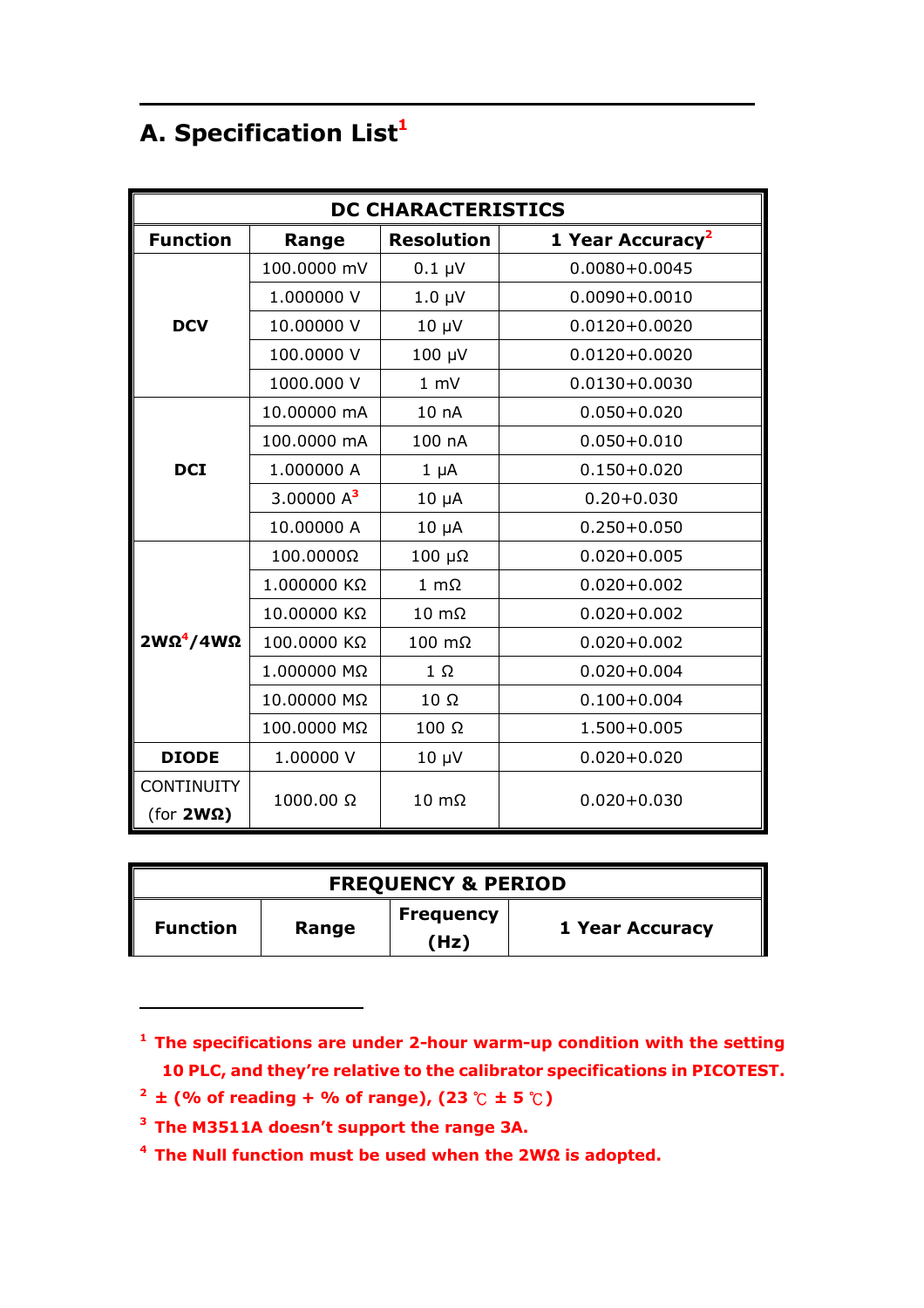| <b>FREQUENCY</b> | 100 mV    | $10 - 40$ | 0.03 |
|------------------|-----------|-----------|------|
| 8                | to        |           |      |
| <b>PERIOD</b>    | 750 $V^5$ | 40-300K   | 0.02 |

| <b>AC CHARACTERISTICS</b> |             |                                     |                          |                  |
|---------------------------|-------------|-------------------------------------|--------------------------|------------------|
| <b>Function</b>           | Range       | <b>Resolution</b>                   | <b>Frequency</b><br>(Hz) | 1 Year Accuracy  |
|                           |             |                                     | $10 - 20K$               | $0.1200 + 0.050$ |
|                           |             |                                     | 20K-50K                  | $0.2500 + 0.050$ |
|                           | 100,0000 mV | $0.1 \mu V$                         | 50K-100K                 | $0.6500 + 0.080$ |
| <b>ACV</b>                |             |                                     | 100K-300K                | $4.5000 + 0.500$ |
| (TRMS)                    | 1.000000 V  | $1.0 \mu V$<br>to<br>$1 \text{ mV}$ | $10 - 20K$               | $0.1200 + 0.040$ |
|                           | to          |                                     | 20K-50K                  | $0.2500 + 0.050$ |
|                           | 750,0000 V  |                                     | 50K-100K                 | $0.6500 + 0.080$ |
|                           |             |                                     | 100K-300K                | $4.5000 + 0.500$ |
| <b>ACI</b><br>(TRMS)      | 1.000000 A  | $1 \mu A$                           | $10-5K$                  | $0.200 + 0.040$  |
|                           | 3.00000 A   | $10 \mu A$                          | $10-5K$                  | $0.300 + 0.060$  |
|                           | 10.00000 A  | $10 \mu A$                          | $10-5K$                  | $0.500 + 0.120$  |

| <b>CAPACITANCE CHARACTERISTICS</b> |                  |                |                        |  |
|------------------------------------|------------------|----------------|------------------------|--|
| <b>Function</b>                    | Range            | <b>Test</b>    | <b>1 Year Accuracy</b> |  |
|                                    |                  | <b>Current</b> |                        |  |
|                                    | 1 <sub>nF</sub>  | $10 \mu A$     | $2.0 + 0.80$           |  |
|                                    | 10 <sub>nP</sub> | $10 \mu A$     | $1.0 + 0.50$           |  |
|                                    | 100 nF           | $100 \mu A$    | $1.0 + 0.50$           |  |
| CAPACITANCE <sup>6</sup>           | $1 \mu F$        | $100 \mu A$    | $1.0 + 0.50$           |  |
|                                    | $10 \mu F$       | $100 \mu A$    | $1.0 + 0.50$           |  |
|                                    | $100 \mu F$      | $1 \text{ mA}$ | $1.0 + 0.50$           |  |
|                                    | $1000 \mu F$     | $1 \text{ mA}$ | $1.0 + 0.50$           |  |
|                                    | 10000 µF         | 1 mA           | $2.0 + 0.50$           |  |

**<sup>5</sup> The Range 750 V is limited to 100 KHz.**

**<sup>6</sup> The Null function must be used.**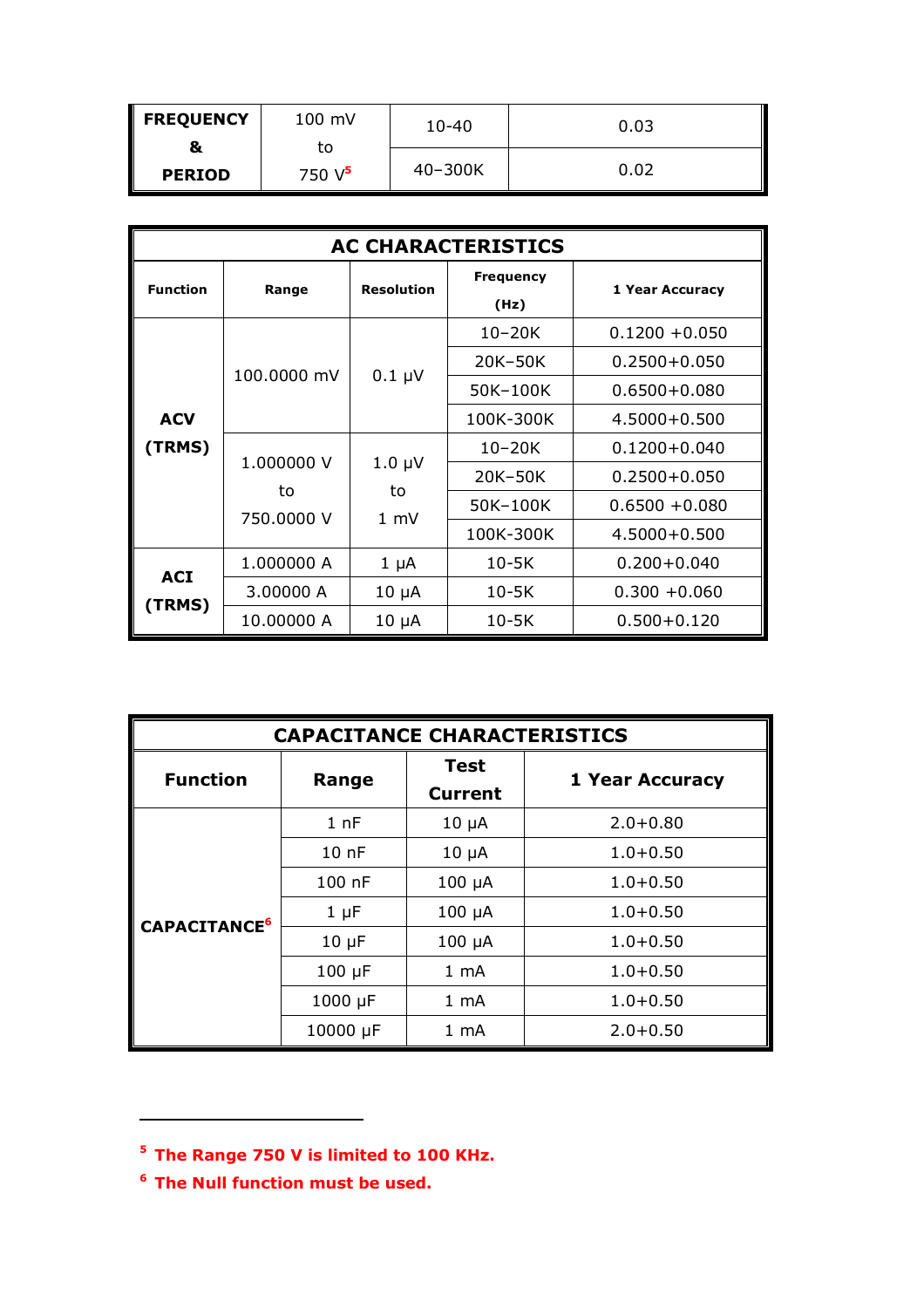| <b>TEMPERATURE CHARACTERISTICS</b> |              |                                             |                        |
|------------------------------------|--------------|---------------------------------------------|------------------------|
| <b>Function</b>                    | <b>Type</b>  | Range                                       | <b>1 Year Accuracy</b> |
|                                    | B            | 600℃~1820℃                                  | $1.5^{\circ}$ C        |
|                                    | C            | $0^\circ \text{C} \sim 2316^\circ \text{C}$ | $1.5^{\circ}$ C        |
|                                    | F            | $-250^{\circ}$ C $\sim$ 1000 $^{\circ}$ C   | $1.5^{\circ}$ C        |
|                                    | J            | $-210^{\circ}$ C $\sim$ 1200 $^{\circ}$ C   | $1.0^{\circ}$ C        |
| THERMOCOUPLE <sup>7</sup>          | K            | $-200^{\circ}$ C $\sim$ 1372 $^{\circ}$ C   | $1.0^{\circ}$ C        |
|                                    | N            | $-200^{\circ}$ C $\sim$ 1300 $^{\circ}$ C   | $1.0^{\circ}$ C        |
|                                    | R            | $0^\circ \text{C} \sim 1767^\circ \text{C}$ | $1.5^{\circ}$ C        |
|                                    | $\mathsf{S}$ | $0^\circ \text{C} \sim 1767^\circ \text{C}$ | $1.5^{\circ}$ C        |
|                                    |              | $-250^{\circ}$ C $\sim$ 400 $^{\circ}$ C    | $1.5^{\circ}$ C        |

## **B. General Specifications**

| item                               | <b>Limitation &amp; description</b>                                   |  |
|------------------------------------|-----------------------------------------------------------------------|--|
| <b>Power Supply</b>                | 100V/120V/220V/240V ± 10%                                             |  |
| <b>Power Line Frequency</b>        | 50/60 Hz $\pm$ 10%                                                    |  |
| <b>Power Consumption</b>           | 25 VA peak (5 W AVERAGE)                                              |  |
| <b>Operating</b>                   | 0 $\degree$ C to 50 $\degree$ C                                       |  |
| <b>Temperature</b>                 |                                                                       |  |
| <b>Operating Humidity</b>          | Maximum relative humidity 80% for temperature<br>up to 31 $\degree$ C |  |
| <b>Storage Temperature</b>         | $-$ 40 °C to 70 °C                                                    |  |
| <b>Operating Altitude</b>          | Up to 2000 M                                                          |  |
| <b>Bench Dimensions</b><br>(WxHxD) | 214.6x88.6x280.7mm                                                    |  |

**<sup>7</sup> The measurement accuracy excluded the error of test leads. And The M3511A doesn't support the thermocouple measurement.**